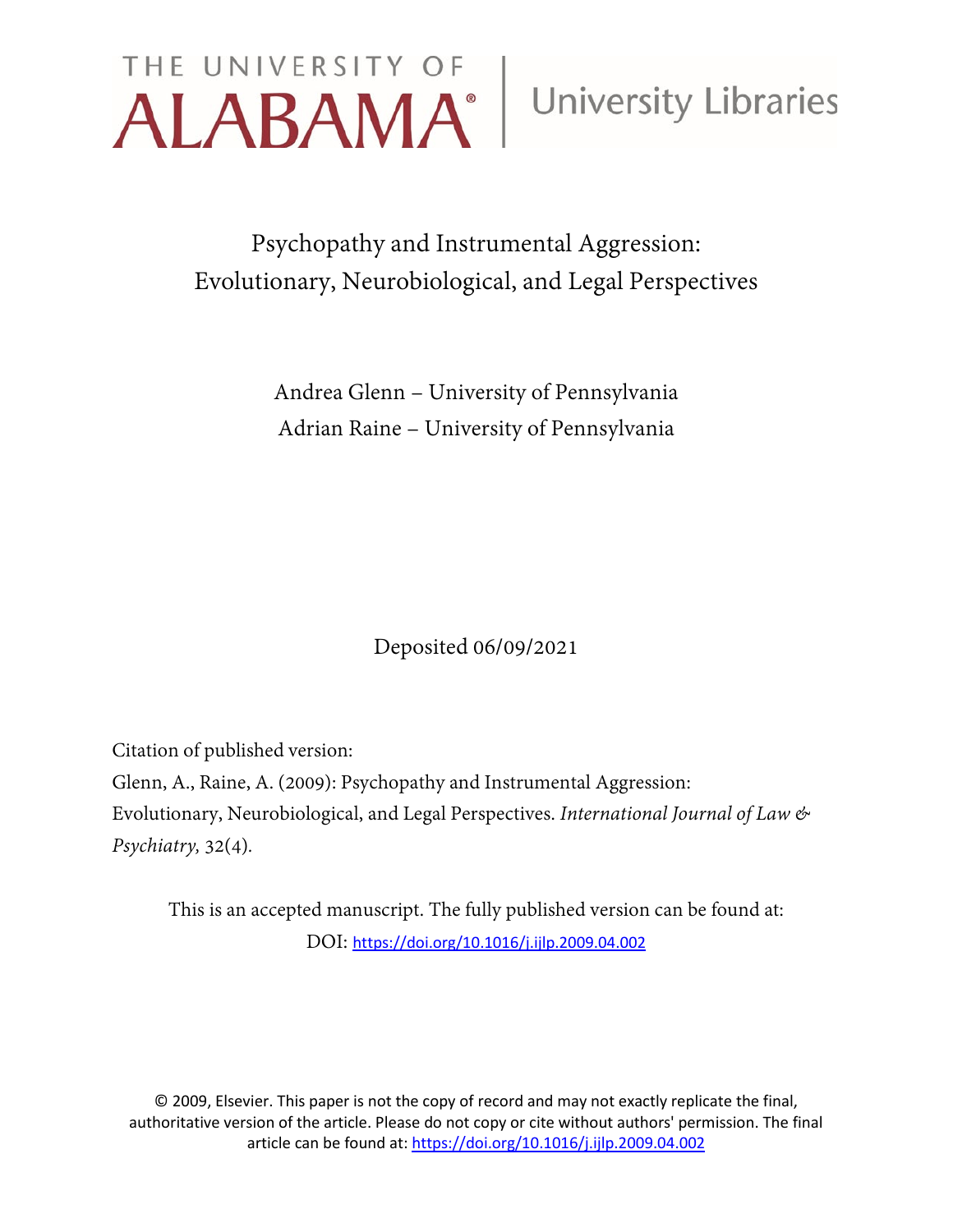Glenn, A.L. & Raine, A. (2009). Psychopathy and instrumental aggression: Evolutionary, neurobiological, and legal perspectives. *International Journal of Law & Psychiatry, 32*, 253-258.

# **Psychopathy and instrumental aggression: Evolutionary, neurobiological, and legal perspectives**

Andrea L. Glenn<sup>1</sup> & Adrian Raine<sup>2</sup>

<sup>1</sup>Department of Psychology, University of Pennsylvania 2 Departments of Criminology, Psychiatry, and Psychology, University of Pennsylvania

 $\mathcal{L}_\mathcal{L} = \{ \mathcal{L}_\mathcal{L} = \{ \mathcal{L}_\mathcal{L} = \{ \mathcal{L}_\mathcal{L} = \{ \mathcal{L}_\mathcal{L} = \{ \mathcal{L}_\mathcal{L} = \{ \mathcal{L}_\mathcal{L} = \{ \mathcal{L}_\mathcal{L} = \{ \mathcal{L}_\mathcal{L} = \{ \mathcal{L}_\mathcal{L} = \{ \mathcal{L}_\mathcal{L} = \{ \mathcal{L}_\mathcal{L} = \{ \mathcal{L}_\mathcal{L} = \{ \mathcal{L}_\mathcal{L} = \{ \mathcal{L}_\mathcal{$ 

#### **Abstract**

In the study of aggression, psychopathy represents a disorder that is of particular interest because it often involves aggression which is premeditated, emotionless, and instrumental in nature; this is especially true for more serious types of offenses. Such instrumental aggression is aimed at achieving a goal (e.g., to obtain resources such as money, or to gain status). Unlike the primarily reactive aggression observed in other disorders, psychopaths appear to engage in aggressive acts for the purpose of benefiting themselves. This is especially interesting in light of arguments that psychopathy may represent an alternative life-history strategy that is evolutionarily adaptive; behaviors such as aggression, risk-taking, manipulation, and promiscuous sexual behavior observed in psychopathy may be means by which psychopaths gain advantage over others. Recent neurobiological research supports the idea that abnormalities in brain regions key to emotion and morality may allow psychopaths to pursue such a strategy—psychopaths may not experience the social emotions such as empathy, guilt, and remorse that typically discourage instrumentally aggressive acts, and may even experience pleasure when committing these acts. Findings from brain imaging studies of psychopaths may have important implications for the law.

# **1. Introduction**

Psychopathy is a disorder involving a pronounced lack of guilt, remorse, and empathy (Hare, 2003). Psychopaths are said to be impervious to the distress of others. They also lack fear of negative consequences of risky or criminal behavior and demonstrate insensitivity to punishment (Patrick, 1994). In addition, psychopaths are often described as superficially charming, glib, manipulative, conning, and grandiose (Cleckley, 1941); they are often able to take advantage of others because they first present as likeable and well-meaning. However, these individuals often display severe aggression and high rates of criminal recidivism (Hare, 1991), making the study of psychopathy an especially important issue for the criminal justice system.

**\_\_\_\_\_\_\_\_\_\_\_\_\_\_\_\_\_\_\_\_\_\_\_\_\_\_\_\_\_\_\_\_\_\_\_\_\_\_\_\_\_\_\_\_\_\_\_\_\_\_\_\_\_\_\_\_\_\_\_\_\_\_\_\_\_\_\_\_\_\_\_\_\_\_\_\_\_\_\_\_\_\_\_\_\_\_\_\_\_\_\_\_\_\_\_**

### **2. Psychopathy and instrumental aggression**

A unique feature of psychopathy is that it is associated with an increased risk for instrumental aggression (Blair, 2007b). *Instrumental* aggression, also referred to as proactive or predatory aggression, is controlled, purposeful, and used to achieve a desired external goal (e.g., to obtain money or drugs). Injury to others is typically secondary to the acquisition of some other goal. Instrumental aggression tends to be premeditated and is not preceded by a strong emotional reaction. In other disorders such as schizophrenia or bipolar disorder, increases in aggression tend to be relatively more *reactive* in nature. Reactive aggression is impulsive and emotion-driven acts in response to threat or provocation (e.g., in the context of a heated argument) (Meloy, 1988, 1997). The classification of individuals or acts as reactively and instrumentally aggressive is not mutually exclusive – individuals may engage in both types of aggression, and singular acts may contain elements of both types of aggression. Psychopathic individuals demonstrate reactive aggression in addition to instrumental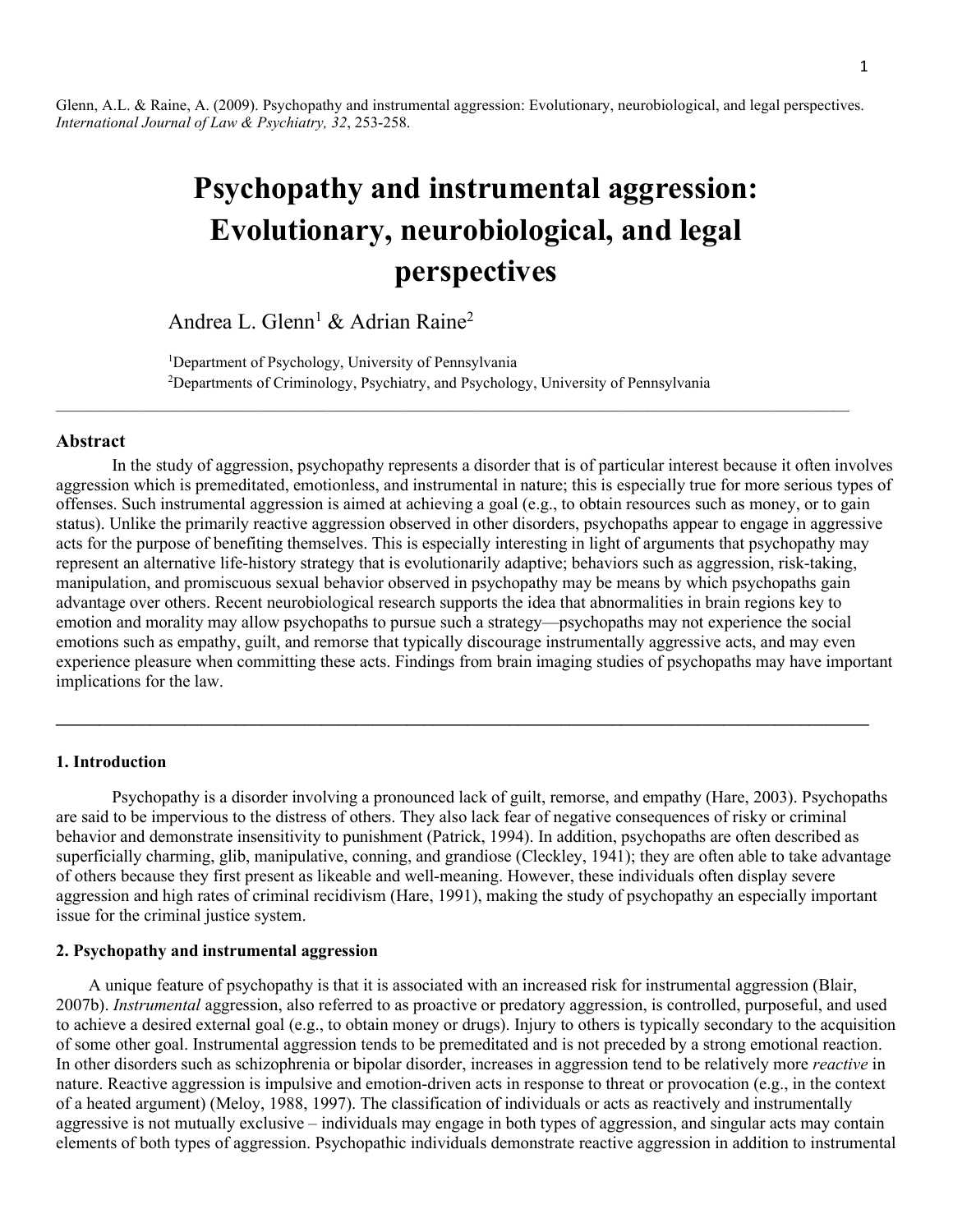aggression (Flight & Forth, 2007; Hare, 2003; Reidy et al., 2007); however, it is their proneness to instrumental aggression that may distinguish them from other antisocial individuals, and may have the most serious implications.

Several studies have demonstrated that psychopathic criminals are more likely to engage in predatory violence, while non-psychopathic violent criminals are more likely to engage in reactive violence (Meloy, 1988, 1995; Serin, 1991; Williamson et al., 1987). This is especially true for what are typically considered more serious types of offenses, such as serious sexual assault or homicide. Less serious offenses, such as theft or burglary, are likely to be committed at similar rates by non-psychopathic individuals. Williamson, Hare & Wong (1987) examined characteristics of violent offenses and found that psychopathic offenders were much more motivated by material gain or revenge (45.2% of violent acts) than non-psychopathic offenders (14.6% of violent acts). Furthermore, psychopaths were less likely to have experienced emotional arousal during their crimes than non-psychopaths (2.4% compared to 31.7% of violent acts). Woodworth & Porter (2002) found that psychopathic individuals were about twice as likely to have committed primarily instrumental homicides than non-psychopathic offenders. In fact, 93.3% of homicides committed by psychopathic offenders were instrumental in nature, compared with 48% of those by non-psychopathic offenders; again, psychopaths were found to rarely commit violent crimes under intense emotional arousal. Cornell et al. (1996) found that offenders who had committed at least one act of instrumental violence were more psychopathic, specifically with respect to pathological lying, manipulativeness, superficiality, lack of empathy, exhibiting a parasitic lifestyle, irresponsibility, and criminal versatility. In addition, instrumental offenders demonstrated more violent criminal behavior. A higher proportion of spousal abusers who were classified as instrumentally aggressive were found to be psychopathic compared to spousal abusers classified as being reactively aggressive (Chase et al., 2001). Based on these studies, it appears that violent aggression committed by psychopathic individuals is more likely to be instrumental in nature.

There is some evidence that psychopathic traits in non-incarcerated populations may also be associated with increased instances of unprovoked aggression. In a study by Nouvion et al. (2007), subjects recruited from a large, urban community participated in a laboratory-based computer task that involved opportunities to subtract points from a partner in provoked and unprovoked conditions. Participants were classified as instrumental, reactive only, or nonaggressive. The study found that individuals who demonstrated instrumental aggression scored higher in psychopathy than individuals in the other two groups (nonaggressive and reactive only). However, it should be noted that the instrumental group may have also exhibited reactive aggression; this was not measured. In a different study, Rilling et al. (2007) examined the behavior of undergraduates playing an iterated Prisoner's Dilemma game, in which a player has the option to cooperate with a partner to earn money, or to defect, and attempt to benefit at the partners expense. Undergraduates scoring higher on a psychopathy measure were more likely to disrupt patters of mutual cooperation by defecting; such unprovoked defection allowed these individuals to earn money at the expense of their partner and could be viewed as a form of instrumental aggression. These studies provide some evidence that variation in psychopathic traits within community samples may also be associated quantifiable increases in instrumentally aggressive acts.

Several studies of youth with psychopathic traits have also found increased rates of instrumental aggression. Adolescent offenders who had committed instrumentally motivated violence were found to score higher in psychopathic traits (Loper et al., 2001). Similarly, instrumentality of prior violence was significantly correlated with psychopathy scores in another group of adolescent offenders (Murrie et al., 2004). Kruh, Frick, and Clements (2005) found that young adults with any history of unprovoked violence had higher psychopathy scores than participants who had a history of reactive violence only. Finally, delinquent adolescents who had engaged in prior instrumental violence scored significantly higher in psychopathy than those classified as never instrumental. Furthermore, psychopathy scores were found to be significantly associated with the amount of instrumental violence of an individual (Flight & Forth, 2007). However, it should be emphasized that psychopathy scores were also associated with increased reactive aggression. These studies suggest that instrumental aggression is evident in youth with psychopathic traits, and therefore may result from factors early in life.

Psychopathy is comprised of a constellation of features which have been grouped into two inter-related factors, one describing interpersonal and affective features, and a second describing the impulsive and antisocial features (Hare, 2003). These factors can be further divided into four subfacets: Interpersonal (Facet 1), including superficial charm, manipulativeness, and pathological lying; Affective (Facet 2), including a lack of guilt and empathy, blunted emotions, and callousness; Impulsive Lifestyle (Facet 3), including stimulation-seeking and impulsivity; and Antisocial (Facet 4), including criminal behavior (Hare, 2003). Some studies have found instrumental aggression to be more strongly associated with the Interpersonal / Affective factor of psychopathy, whereas reactive aggression demonstrates stronger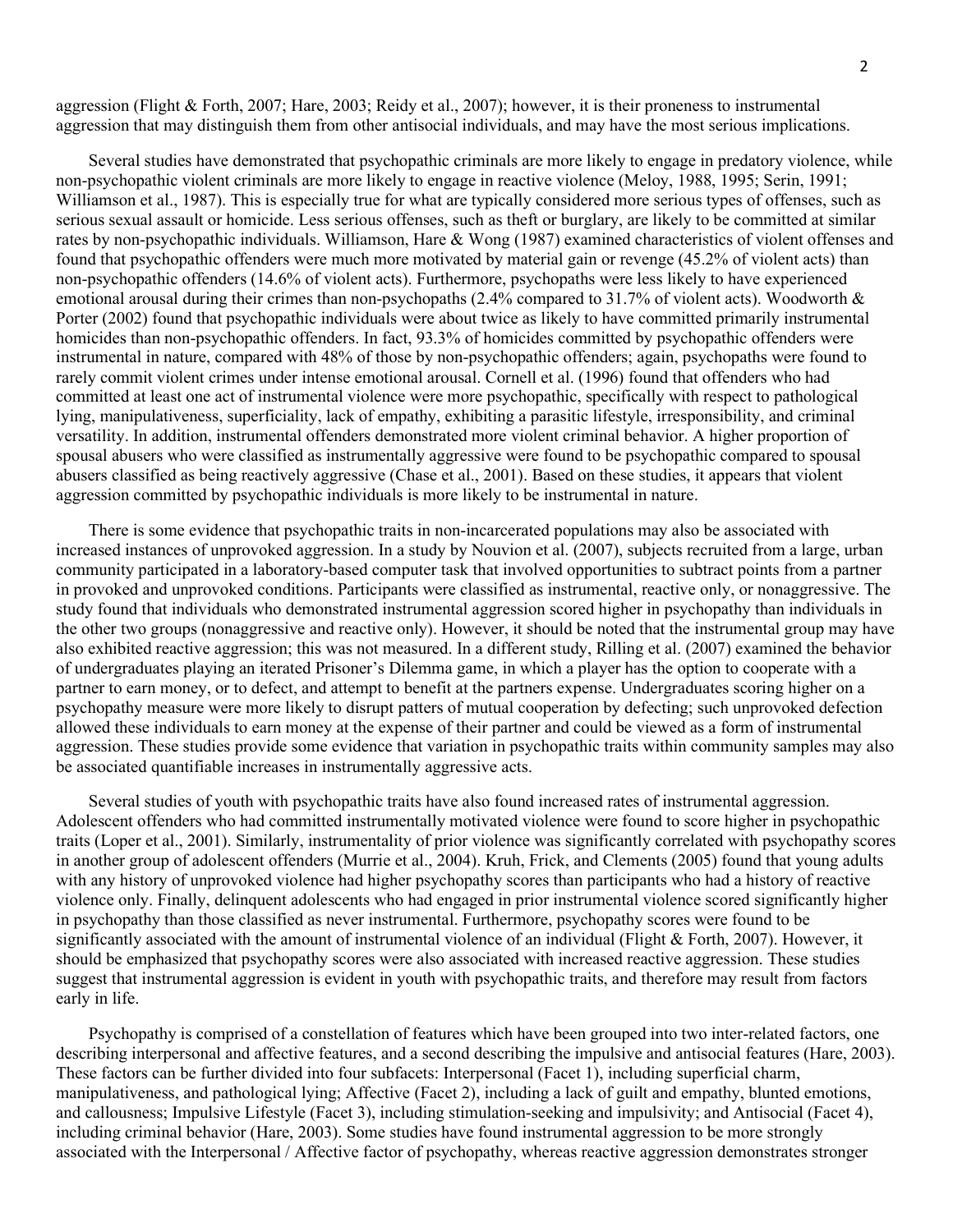relationships with the Impulsive / Antisocial features. Woodworth and Porter (2002) found significant relations for both psychopathy factors with instrumental aggression; however, partial correlations revealed a unique relationship only with the Interpersonal / Affective factor. Porter, Birt, and Boer (2001) found that psychopathic murders scored higher on the Interpersonal / Affective factor, whereas non-psychopathic murders showed higher scores on the Impulsive / Antisocial factor. In adolescent offenders, the Interpersonal / Affective factor, but not the Lifestyle / Antisocial factor, was found to be associated with increased likelihood of instrumental violence (Flight & Forth, 2007). Similarly, in incarcerated youth with psychopathic traits, the interpersonal facet was found to relate most strongly to instrumental violence (Vitacco et al., 2006). In male undergraduates, Reidy et al. (2007) found that instrumental aggression on a laboratory aggression task was uniquely related to the Interpersonal / Affective factor of psychopathy. In contrast, reactive aggression was associated with both the Interpersonal / Affective factor and the Impulsive Lifestyle / Antisocial factor. Together these studies suggest that instrumental aggression is not exclusively related to the Interpersonal / Affective factor of psychopathy, but is more strongly associated with that factor.

A notable feature of the instrumental aggression of psychopaths is that the ultimate goal is for personal gain. Woodworth & Porter (2002) provide an example of one psychopathic inmate who carefully planned and murdered his wife in order to benefit financially from her insurance policy. Psychopaths have been described as individuals who prey on others across the lifespan (Hare, 1998). The use of aggression to serve a selfish function could be thought of as evidence for the idea that psychopathy is an evolutionarily adaptive strategy.

### **3. Psychopathy as an evolutionary strategy**

Several researchers have explored the idea that psychopathy represents an alternative evolutionary strategy consisting primarily of "cheating" behaviors (Barr & Quinsey, 2004; Crawford & Salmon, 2002; Mealey, 1995; Raine, 1993). In this view, the emotional, cognitive, and behavioral features of psychopaths are seen as specified, organized mechanisms which facilitated a viable reproductive social strategy during human evolutionary history (Crawford & Salmon, 2002). Instrumentally aggressive behaviors such serious theft, rape, and homicide are all means by which psychopaths may cheat, taking advantage of others in order to gain status, resources, and to pass on genes with minimal effort (Raine, 1993). Psychopathic traits such as glibness and superficial charm may allow them to take advantage of others through manipulation and conning. Some evidence suggests that psychopaths may maximize reproductive fitness by pursuing a strategy involving early and high mating effort involving short-term, uncommitted relationships with multiple partners. Psychopathy has been associated with an increased number of sexual partners (Halpern et al., 2002; Lalumiere & Quinsey, 1996), engaging in sexual behavior at an earlier age (Harris et al., 2007), an uncommitted approach to mating, increased mating effort and sexual coercion (Lalumiere & Quinsey, 1996), many short marital relationships, sexual promiscuity (Hare, 2003), and poor performance as parents (Cleckley, 1976).

At low frequencies in the population, psychopaths may be able to successfully maintain cheating as an evolutionarily adaptive strategy. Harpending & Sobus (1987) used game theory research to show that cheaters can achieve reproductive success when they are difficult to detect, are highly mobile, are verbally facile, and are skilled at persuading females to mate. Many of the features of the personality of psychopaths seem to describe characteristics that would be important in pursuing an evolutionary strategy of cheating. Being manipulative, conning, and glib, not experiencing empathy, guilt, or remorse, being risk-taking and sensation seeking, and engaging in instrumental, goal-directed aggression are all ways that psychopaths may gain advantage.

Successfully pursuing a strategy that primarily involves cheating behavior may require one or both of the following elements: (1) a lack of emotions that normally guide moral behavior (Raine & Yang, 2006b) and (2) reward or pleasure from causing harm to others (Porter & Woodworth, 2006). Regarding the first element, without the experience of emotions such as guilt or remorse, psychopaths may easily engage in aggressive or manipulative behaviors with little fear or concern for potential consequences. They may be less hindered by concern for the pain and distress that their actions cause others, and thus able to employ strategies that maximize the benefits for themselves. Woodworth and Porter (2002) suggested that the high rates of instrumental homicides committed by psychopaths may be due to a lack of empathy, which serves as a deterrent for instrumental violence. In support of this, Flight & Forth (2007) found that scores on a measure of empathy were lower in delinquent adolescents who had engaged in instrumental violence; these scores accounted for 12% of the variance in instrumental violence.

Regarding the second element, psychopaths may also be driven to engage in instrumental behavior because of the pleasure that they take in causing others to suffer. It has been suggested that psychopaths may derive gratification or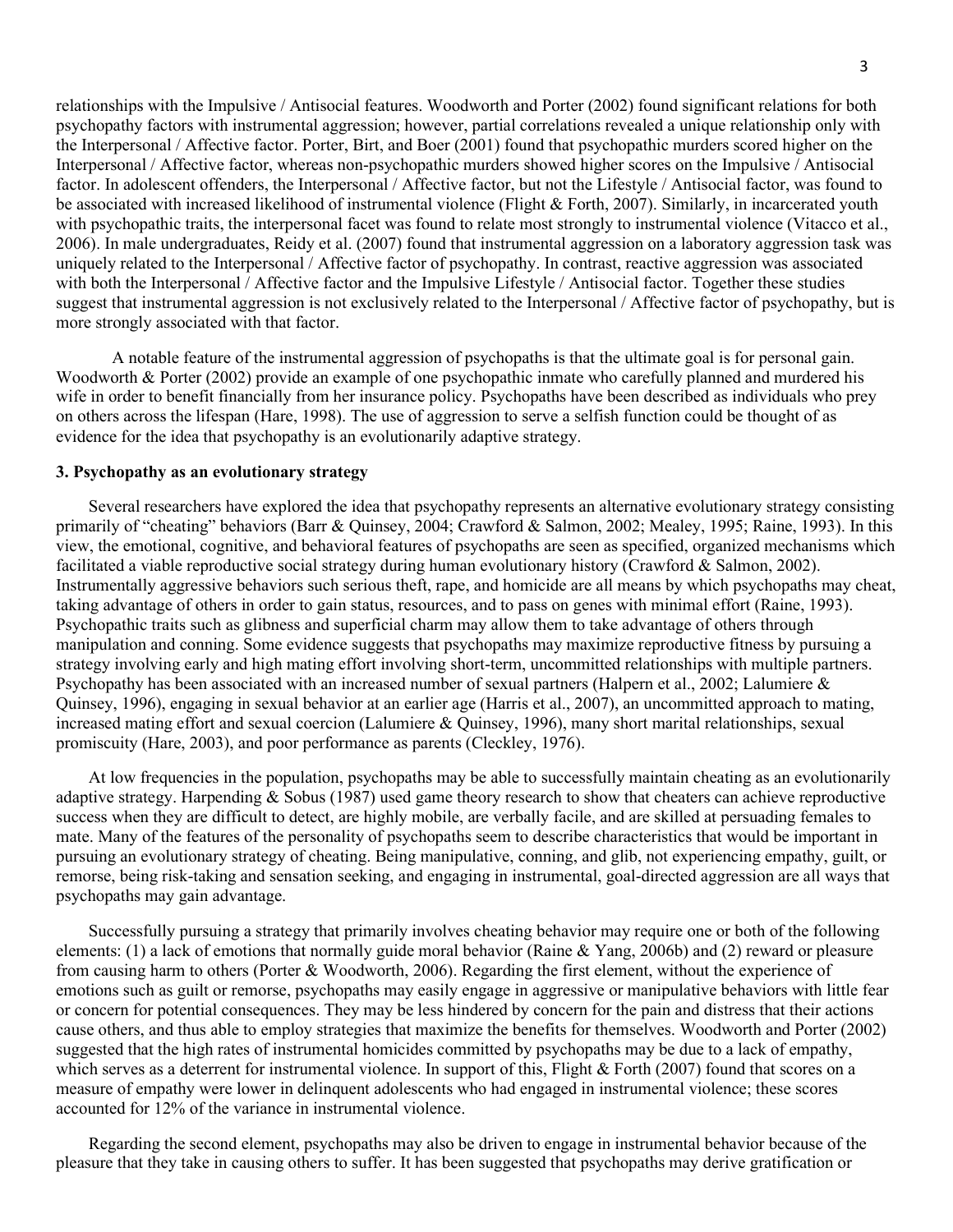enjoyment from their violent behavior, and may be driven by thrill seeking or sadistic interests (Porter & Woodworth, 2006). In a study of psychopathy and the types of aggression used by homicidal offenders during the crime, Porter et al. (2003) examined both gratuitous violence, defined as excessive violence beyond the level necessary to complete the homicide, and sadistic violence, defined as evidence of enjoyment or pleasure from the violence. Homicides committed by psychopaths showed higher levels of both gratuitous and sadistic violence. Further evidence of a link between sadism and psychopathy comes from a study by Holt et al. (1999) showing that psychopathy is associated with increased sadistic personality traits. There is also evidence of increased rates of sexual aggression in psychopaths; psychopathy has been found to be associated with an increased risk for sexual violence (Kosson et al., 1997). Both adolescent and adult sexual homicide offenders have been found to have moderate to high rates of psychopathy (Meloy, 2000; Myers & Blashfield, 1997). Some evidence suggests that the violence of psychopaths may reflect thrill seeking motives; psychopathy has been associated with more severe violence in the commission of sexual offenses (Gretton et al., 2001) and the targeting of a wider range of victims, suggesting that they do not specialize in the way that paraphilic offenders do (Porter et al., 2000), but rather may take advantage of opportunities as they arise. Finally, there is also evidence that psychopathic demonstrate sexual arousal to deviant visual and auditory stimuli (Serin et al., 1994), suggesting they may be more likely to derive pleasure from the suffering of others.

Recent neurobiological research is beginning to support the idea that psychopaths may not experience emotions that typically serve to guide morally appropriate behavior – structural and functional differences have been observed in brain regions key to emotion and morality (Raine and Yang, 2006a). Although less neurobiological research has been done to examine pleasure as a motivation for the criminal behavior of psychopaths, a few studies are beginning to support this hypothesis. This research will be discussed in the following section.

# **4. The neurobiology of psychopathy**

The evolution of moral behavior has shaped the functioning of several neural structures (Moll et al., 2003). Recent brain imaging studies have begun to explore the neural correlates of moral decision-making (e.g., Greene et al., 2004; Harenski & Hamann, 2006; Moll et al., 2003; Robertson et al., 2007). Many of the structures identified appear to also be associated with psychopathy (Raine & Yang, 2006a). One such area is the prefrontal cortex, specifically the orbitofrontal region. In moral decision-making, the orbitofrontal cortex may be important in integrating moral knowledge with emotional cues (Moll, Oliveira-Sousa et al., 2002), understanding the emotional states of others (Vollm et al., 2006), and inhibiting antisocial impulses (Brower & Price, 2001). Yang et al. (2005) found a 22.3% reduction in prefrontal gray matter in a group of psychopaths with prior convictions. Functional brain imaging studies have observed reduced activity associated with psychopathy in the orbitofrontal region of the prefrontal cortex during fear conditioning (Birbaumer et al., 2005; Viet et al., 2002) and during a socially interactive game (Rilling et al., 2007). Lesion studies have demonstrated that early damage to the orbitofrontal cortex often leads to several psychopathic characteristics, including pathological lying, irresponsibility, promiscuous sexual behavior, shallow affect, and a lack of guilt or remorse (Anderson et al., 1999). Regarding aggression, it appears that abnormalities in the orbitofrontal cortex may primarily contribute to the increases in reactive aggression that have been observed in psychopathy, as it has not been associated with increased instrumental aggression (Blair, 2007b).

Abnormal structure and functioning in the prefrontal cortex has not been observed in all studies of psychopathic or instrumentally aggressive individuals. In a study of predatory (instrumental) and affective murderers, Raine et al. (1998) found that prefrontal glucose metabolism of predatory murders was similar to controls, whereas prefrontal metabolism in affective murderers was significantly reduced. They suggest that predatory murderers may have good prefrontal functioning to be able to regulate their impulses and carefully plan their crimes. Yang et al. (2005) found that individuals who were psychopathic but had not received prior convictions had similar volumes of the prefrontal cortex to controls, whereas those with prior conviction, as noted above, demonstrated reduced prefrontal gray matter. Although both studies measured the prefrontal cortex as a whole, and did not distinguish subregions, it appears that some psychopathic individuals may exhibit good prefrontal functioning that allows them to carefully plan crimes and avoid being caught.

Further evidence comes from several functional imaging studies that have observed *increased* activation specifically in the dorsolateral region of the prefrontal cortex in psychopaths during tasks that involve emotional processing (Gordon, 2004; Intrator et al., 1997; Kiehl et al., 2001; Rilling et al., 2007). As the dorsolateral cortex is an area involved in higher cognition, it has been suggested that psychopaths may use more cognitive resources to process affective information than nonpsychopaths (Kiehl et al., 2001).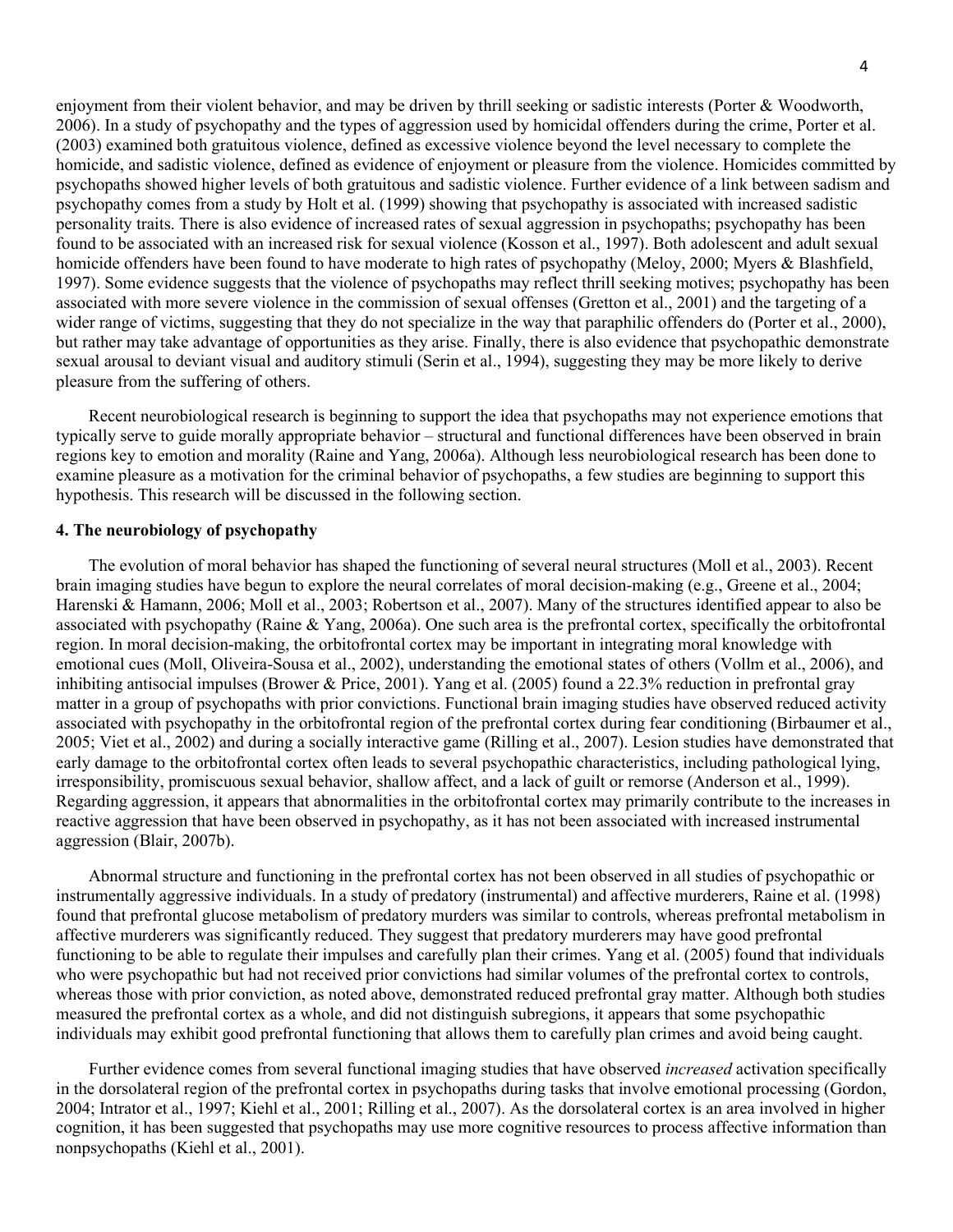In subcortical regions, brain imaging studies of psychopathy have revealed structural and functional abnormalities in the amygdala. Reduced volume of the amygdala has been reported in a study of psychopathic individuals (Yang et al., 2006). In several fMRI studies, reduced activity in the amygdala has been associated with psychopathy during the processing of emotional stimuli (Kiehl et al., 2001), during fear conditioning (Birbaumer et al., 2005; Viet et al., 2002), during an affect recognition task (Gordon, 2004), and during a socially interactive game (Rilling et al., 2007). Psychopathy was also found to be associated with reduced amygdala functioning during moral decision-making about emotional moral dilemmas (Glenn et al., 2009). It has been suggested that reduced functioning of the amygdala may be most likely to contribute to the increased risk for instrumental aggression in psychopathy (Blair, 2007b). The amygdala is crucial in the formation of stimulus-reinforcement associations, which are important in fear conditioning and may be particularly relevant to socializing children so that they learn to avoid actions that might harm others (Blair, 2007a). Without having learned these associations, psychopathic individuals may be undeterred from engaging in acts that benefit themselves at the expense of others.

In addition to the amygdala, abnormalities have also been observed in other subcortical regions such as the hippocampus. Lakkso *et al.* (2001) found psychopathy to be negatively correlated with the volume of the posterior hippocampus. Raine *et al* (2004) found abnormal structural hippocampal asymmetries in psychopaths with prior convictions. Hippocampal dysfunction may result in affect dysregulation, poor contextual fear conditioning, and insensitivity to cues predicting capture (Raine et al., 2004). The hippocampus has dense interconnections to both the amygdala and prefrontal cortex, which are also implicated in psychopathy, so it may have an effect on and be affected by the functioning in these structures.

Other areas that have been implicated in psychopathy include the anterior and posterior cingulate and the angular gyrus. Reduced functioning in the anterior cingulate has been observed in psychopaths during fear conditioning (Birbaumer et al., 2005; Viet et al., 2002), during an affective memory task (Kiehl et al., 2001), and during the processing of emotional information (Muller et al., 2003). The anterior cingulate is closely connected with the amygdala and is involved in emotional processing. Reduced functioning of the posterior cingulate has also been observed in psychopaths during an affective memory task (Kiehl et al., 2001). The posterior cingulate may be important in the recall of emotional memories (Maratos et al., 2001), the experience of emotion (Mayberg et al., 1999), and self-referencing (Johnson et al., 2006). Deficits in the angular gyrus (i.e., posterior superior temporal gyrus) have been found in psychopathic and antisocial individuals during a semantic processing task (Kiehl et al., 2004); it has been suggested that the angular gyrus is important in complex social cognition and linking emotional experiences to moral appraisals (Moll, Oliveira-Souza et al., 2002). Because the left angular gyrus it is also involved in reading and arithmetic, impairments in this region may help account for the poorer school and occupational failure of antisocial and psychopathic individuals (Raine et al. 1997).

Finally, a structural imaging study by Raine *et al.* (2003) found increased volume of the corpus callosum in psychopathic individuals. The corpus callosum is the major connection between the two hemispheres. Recently, Hiatt & Newman (2007) found that the time required to transfer information from one hemisphere to the other is significantly prolonged in criminal psychopaths compared to criminal non-psychopaths. This effect was more pronounced in righthanded response conditions, which are controlled by the left hemisphere. They suggest that impaired connectivity between hemispheres may cause functions primarily mediated by the left hemisphere (e.g. approach behavior and language processing) to be relatively unmodulated by functions mediated predominantly by the right hemisphere (e.g., behavioral inhibition and emotion processing) and vice versa (Hiatt & Newman, 2007).

Regarding the association between psychopathy and reward-motivated crime, there is some initial neurobiological research that may suggest that antisocial individuals may demonstrate increased activity in the striatum, a brain region associated with reward processing. Despite its association with reward-seeking and impulsivity, the striatum has received very little attention in the study of antisocial behavior, and has not been the focus of any psychopathy study to date. Perhaps the most notable piece of evidence is a recent study by Decety et al. (in press), in which adolescents with aggressive conduct disorder demonstrated increased activity in the striatum when viewing images of other individuals in painful situations. The authors suggest that the activity observed in this reward-related region may indicate that these individuals enjoy seeing victims in pain. This, in concert with reduced amygdala and ventromedial prefrontal cortex functioning, may contribute to their aggressive behavior. Structurally, increased volume of the striatum or its subregions has been observed in men with antisocial personality disorder (Barkataki et al., 2006) and adolescents and adults with aggressive behavior (Amen et al., 1996). Future research on the structure and function of the striatum in psychopathy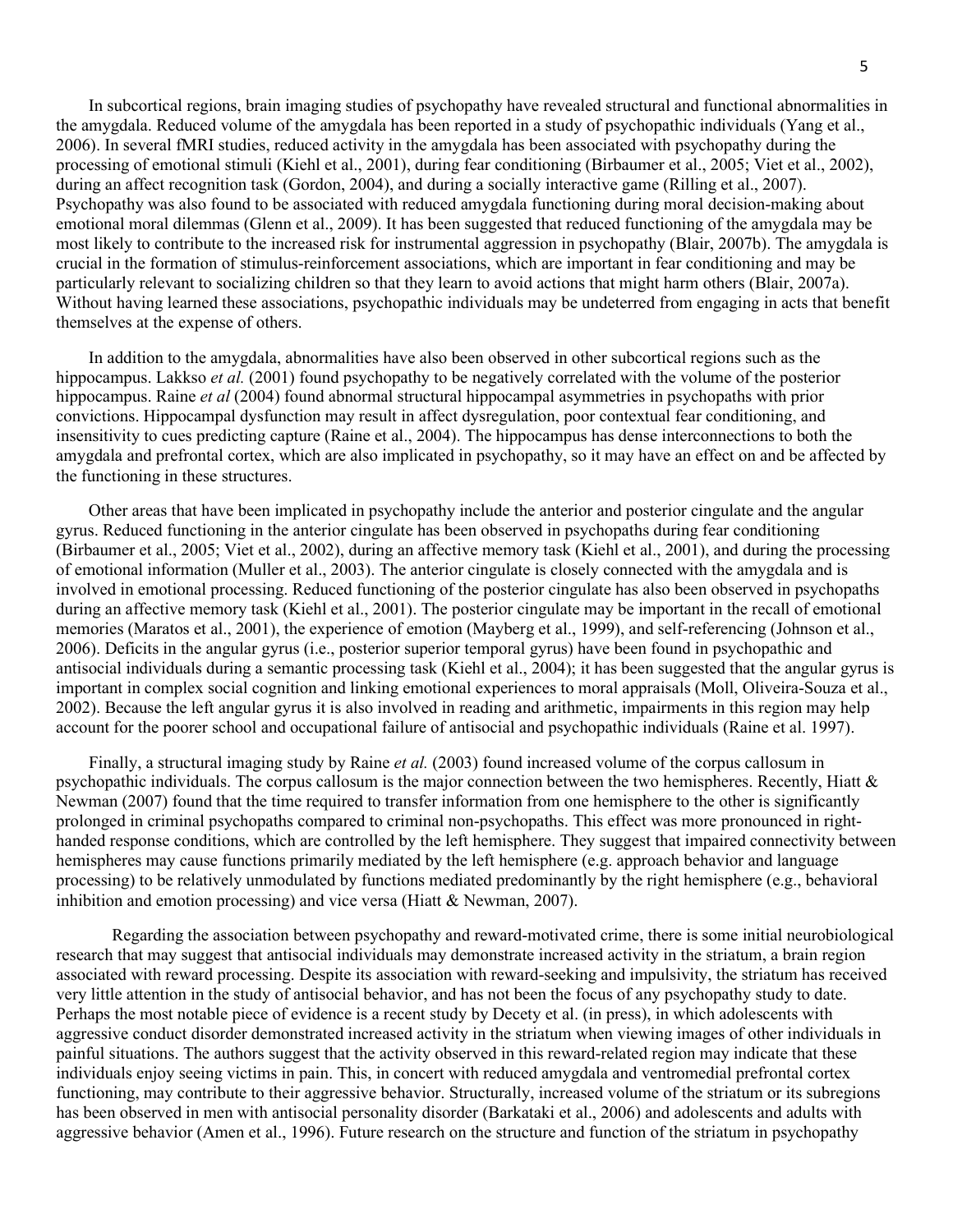specifically is needed to determine whether this may be a region that may contribute to the pleasure-driven motivations of psychopaths.

#### **5. Implications**

Taken together, neurobiological evidence suggests that there are differences in the brains of psychopaths compared to normal individuals, particularly in regions that are important in guiding moral behavior. Reduced functioning in regions important in generating emotions such as fear, guilt, and empathy may mean that psychopaths are undeterred from harming others to gain advantage. At the same time, increased functioning in regions associated with reward may lead psychopaths to take pleasure in causing harm to others. In addition, learning based on both reward and punishment information may be disrupted, which may impair socialization.

Although psychopathic individuals have typically been found to be insensitive to treatment attempts, research on the neurobiological abnormalities observed in psychopathy may provide new possibilities for future treatment. One possibility may be to try to alter the functioning of some of the brain regions implicated in psychopathy, such as the amygdala or striatum. This may be accomplished either pharmacologically, by focusing on hormone or neurotransmitter systems, or behaviorally through therapy. Another method that has been shown to directly alter brain functioning is repetitive transcranial magnetic stimulation (rTMS), a noninvasive technique that is used to stimulate the brain using strong, pulsed magnetic fields. Initial evidence has shown this method to be effective in altering the brain functioning and subsequent behavior of depressed patients (Schutter & van Honk, 2006). A similar technique may prove to be effective in altering the brain functioning of psychopathic individuals.

Neurobiological evidence, in combination with other risk factors, may eventually be able to aid in the identification of individuals who are at significant risk for future criminal behavior, which could have important implications for prevention and treatment. For example, children with neurobiological abnormalities could be entered into treatment programs designed to prevent antisocial behavior. However, the identification of individuals based on brain abnormalities carries with it many ethical issues; there are dangers of harm caused by labeling, miscategorization, and the potential misuse of such information to limit the freedoms of some individuals. Although neurobiological research has great potential to help with the prevention of crime, careful considerations should be taken regarding the use of such information.

The source of most of the neurobiological abnormalities discussed above is unknown, and may result from genetic, developmental, or environmental factors. Research into the causes of such abnormalities has tremendous potential for possible intervention methods. Changes to the early environment may be able to prevent abnormalities from developing. In addition, early knowledge of genetic risk factors for criminal behavior may allow caretakers to take special measures to reduce the instances of other risk factors to aggression, as it is often the combination of both biological and social risk factors that produce the most risk for aggression (Raine, 2002).

Findings that psychopathic individuals may demonstrate neurobiological abnormalities in regions that are important in guiding appropriate moral behavior present a new set of challenges to the criminal justice system. If psychopaths lack a core moral sense, as observed by reduced activation in areas important in moral decision-making, are they to blame for their actions? Advances in neuroscience that have raised such ethical issues have resulted in the development of a new field termed "neuroethics" (Marcus, 2002). Farah (2005) points out that we would not blame Phineus Gage for his bad behavior resulting from physical damage to his ventromedial prefrontal cortex. If we can detect differences in the brains of psychopathic individuals, would this not be analogous to excusing the behavior of Gage?

We would argue that neurobiological impairments should be considered risk factors for antisocial behavior, similar to evidence from any other biological, psychological, or psychosocial source, but should not be over-interpreted as representing a causal, one-to-one relationship with behavior. An abnormality in a particular brain region does not imply that the abnormality was the cause of a specific behavior or crime. Rather, it should be taken into consideration as one of many factors, biological or social, that may increase an individual's risk for criminal behavior. However, given the present state of research in this area, the applicability of neurobiological findings to individual cases is very limited. Currently, the neurobiological studies of psychopathy involve examining differences between groups – the findings represent the average of many individuals and do not suggest that all psychopathic individuals exhibit a particular abnormality. Thus, applying this type of research on an individual case basis may be difficult to achieve reliably. It is this type of information that should be emphasized by scientists taking part in legal cases in order to ensure that brain imaging evidence is not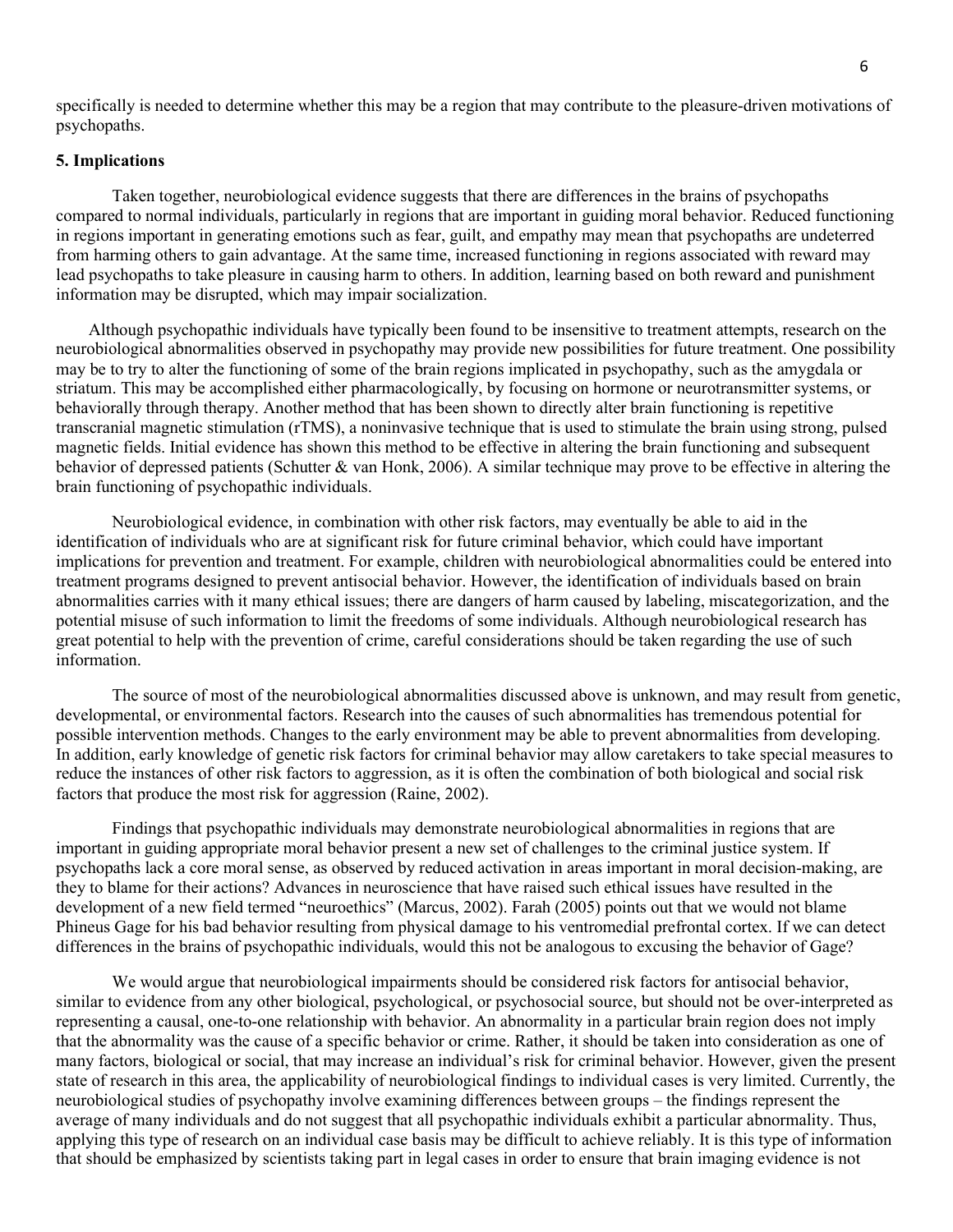over-interpreted in these settings. At some point in the future it may be possible to build up normative datasets so that significant differences in brain structure or functioning could be quantifiable, increasing the potential for use in courts.

Brain imaging evidence has already been implemented in over 130 court cases (Feigenson, 2006) and its use is likely to continue. Mobbs et al. (2007) have outlined some of the limitations to the use of brain imaging courts: first, brain imaging cannot tell what a person was thinking at the time of an action; second, information about brain functioning represents only one source of information regarding influences on behavior; third, the interpretation of brain scans on an individual basis is subjective and individually variable; and finally, brain imaging evidence currently lacks diagnostic and predictive validity. In addition, Mobbs et al. and others (e.g. Farah, 2004) warn that the use of brain images in the courtroom may be too influential for jurors, who may view the brightly colored images as more accurate and objective than they actually are. Although these are limitations that should be taken into consideration, brain imaging evidence, when presented appropriately, may still be able to provide extremely valuable information in some cases. Ultimately, brain imaging evidence may have implications for cases involving the insanity defense, determining criminal intent, detecting deception by witnesses or defendants, or in determining the appropriateness of punishments such as the death penalty. However, a high level of communication between scientists and legal officials will be important in integrating findings from brain imaging research into the way society views, and deals with, criminal behavior.

### **References**

Amen, D. G., Stubblefield, M., Carmichael, B., & Thisted, R. (1996). Brain SPECT findings and aggressiveness. *Annals of Clinical Psychiatry, 8*, 129-137.

Anderson, S. W., Bechara, A., Damasio, H., Tranel, D., & Damasio, A. R. (1999). Impairment of social and moral behavior related to early damage in human prefrontal cortex. *Nature Neuroscience, 2*, 1031-1037.

Barkataki, I., Kumari, V., Das, M., Taylor, P., & Sharma, T. (2006). Volumetric structural brain abnormalities in men with schizophrenia or antisocial personality disorder. *Behavioral Brain Research, 15*, 239-247.

Barr, K. N., & Quinsey, V. L. (2004). Is psychopathy a pathology or a life strategy? Implications for social policy. In C. Crawford & C. Salmon (Eds.), *Evolutionary psychology, public policy, and personal decisions* (pp. 293-317). Hillsdale, NJ: Erlbaum.

Birbaumer, N., Viet, R., Lotze, M., Erb, M., Hermann, C., Grodd, W., et al. (2005). Deficient fear conditioning in psychopathy: a functional magnetic resonance imaging study. *Archives of General Psychiatry, 62*(7), 799-805.

Blair, R. J. (2007a). The amygdala and ventromedial prefrontal cortex in morality and psychopathy. *Trends in Cognitive Sciences, 11*(9), 387-392.

Blair, R. J. (2007b). Dysfunctions of Medial and Lateral Orbitofrontal Cortex in Psychopathy. *Annals of the New York Academy of Sciences, 1121*, 461-479.

Brower, M. C., & Price, B. H. (2001). Advances in neuropsychiatry: neuropsychiatry of frontal lobe dysfunction in violent and criminal behaviour: a critical review. *Journal of Neurology, Neurosurgery and Psychiatry, 71*, 720-726.

Chase, K. A., O'Leary, K. D., & Keyman, R. E. (2001). Categorizing partner-violent men within the reactive-proactive typology model. *Journal of Consulting and Clinical Psychology, 69*, 567-572.

Cleckley, H. (1941). *The Mask of Sanity*. St. Louis: Mosby.

Cleckley, H. (1976). *The mask of sanity* (5th ed.). St. Louis, MO: Mosby.

Cornell, D. G., Warren, J., Hawk, G., Stafford, E., Oram, G., & Pine, D. (1996). Psychopathy in instrumental and reactive violent offenders. *Journal of Consulting and Clinical Psychology, 64*, 783-790.

Crawford, C., & Salmon, C. (2002). Psychopathology or adaptation? Genetic and evolutionary perspectives on individual differences in psychopathology. *Neuro endocrinology letters, 23*(Suppl 4), 39-45.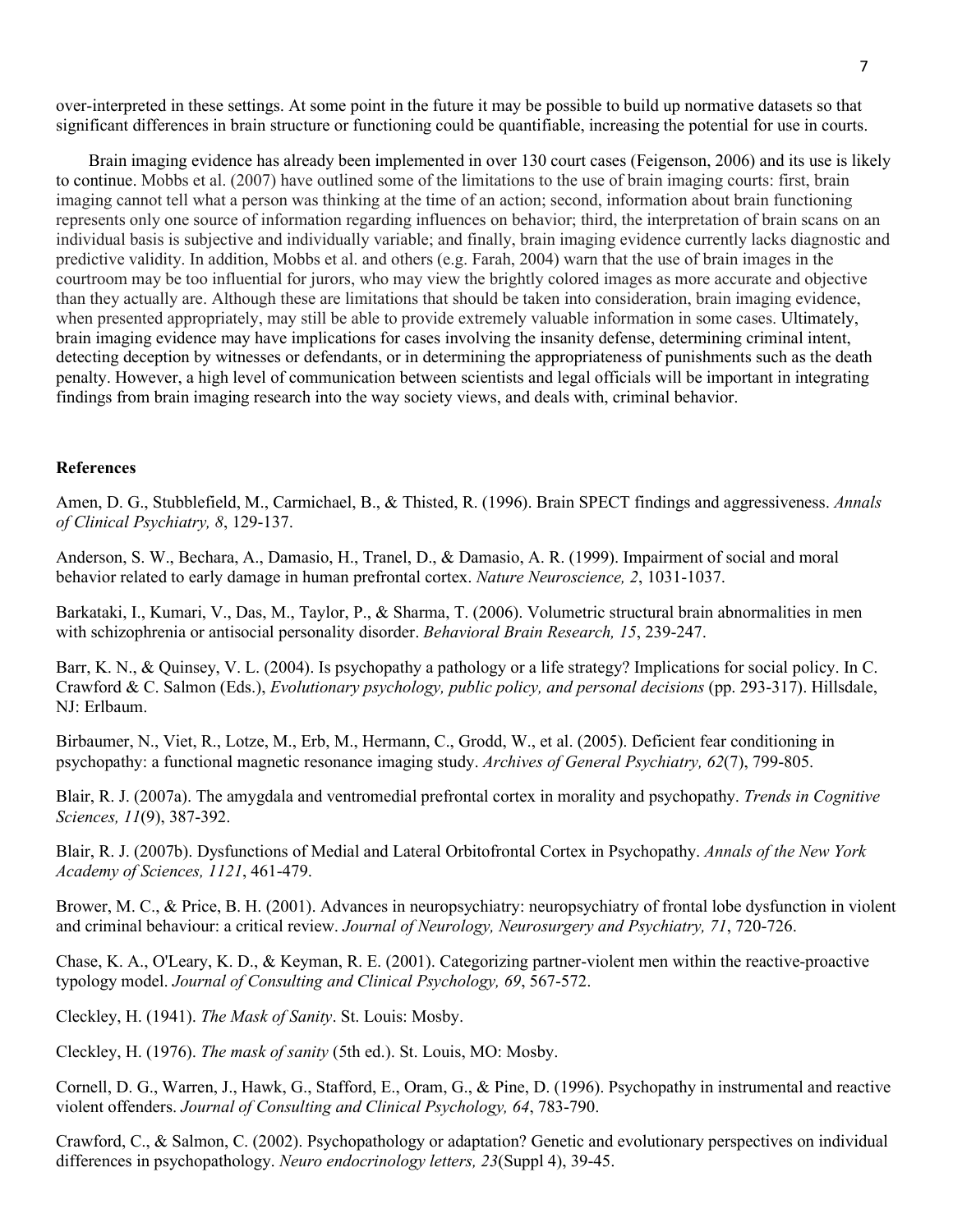Decety, J., Michalska, K. J., Akitsuki, Y., & Lahey, B. B. (in press). Atypical empathic responses in adolescents with aggressive conduct disorder: a functional MRI investigation. *Biological Psychology*.

Farah, M. J. (2004). Neuroethics: A guide for the perplexed. *Cerebrum, 6*, 29-38.

Farah, M. J. (2005). Neuroethics: the practical and the philosophical. *Trends in Cognitive Science, 9*(1), 34-40.

Feigenson, N. (2006). Brain imaging and courtroom evidence; on the admissibility and persuasiveness of fMRI. *International Journal of Law in Context, 2*(3), 233-255.

Flight, J. I., & Forth, A. E. (2007). Instrumentally violent youths: the roles of psychopathic traits, empathy, and attachment. *Criminal Justice and Behavior, 34*, 739-751.

Glenn, A. L., Raine, A., & Schug, R. A. (2009). The neural correlates of moral decision-making in psychopathy. *Molecular Psychiatry, 14*, 5-6.

Gordon, H. (2004). Functional differences among those high and low on a trait measure of psychopathy. *Biological Psychiatry, 56*, 516-521.

Greene, J. D., Nystrom, L. E., Engell, A. D., Darley, J. M., & Cohen, J. (2004). The neural bases of cognitive conflict and control in moral judgment. *Neuron, 44*, 389-400.

Gretton, H., McBride, M., Hare, R. D., O'Shaugnessy, R., & Kumka, G. (2001). Psychopathy and recidivism in adolescent sex offenders. *Criminal Justice and Behavior, 28*, 427-449.

Halpern, C. T., Campbell, B., Agnew, C. R., Thompson, V., & Udry, J. R. (2002). Associations between stress reactivity and sexual and nonsexual risk taking in young adult human males. *Hormones and Behavior, 42*(4), 387-398.

Hare, R. D. (1998). Psychopathy, affect and behavior. In D. J. Cooke, A. E. Forth & R. D. Hare (Eds.), *Psychopathy: theory, research and implications for society* (pp. 105-137). Netherlands: Kluwer Academic Publishing.

Hare, R. D. (2003). *Hare Psychopathy Checklist-Revised (PCL-R): 2nd Edition*. Toronto: Multi-Health Systems, Inc.

Harenski, C. L., & Hamann, S. (2006). Neural correlates of regulating negative emotions related to moral violations. *NeuroImage, 30*, 313-324.

Harpending, H. C., & Sobus, J. (1987). Sociopathy as an adaptation. *Ethology and Sociobiology, 8*, 63s-72s.

Harris, G. T., Rice, M. E., Hilton, N. Z., Lalumiere, M. L., & Quinsey, V. L. (2007). Coercive and Precocious Sexuality as a Fundamental Aspect of Psychopathy. *Journal of Personality Disorders, 21*(1), 1-27.

Hiatt, K. D., & Newman, J. P. (2007). Behavioral evidence of prolonged interhemispheric transfer time among psychopathic offenders. *Neuropsychology, 21*(3), 313-318.

Holt, S. E., Meloy, J. R., & Strack, S. (1999). Sadism and psychopathy in violent and sexually violent offenders. *Journal of the American Academy of Psychiatry and Law, 27*, 23-32.

Intrator, J., Hare, R. D., Stritzke, P., Brichtswein, K., Dorfman, D., & Harpur, T. (1997). A brain imaging (single photon emission computerized tomography) study of semantic and affective processing in psychopaths. *Biological Psychiatry, 42*(96-103).

Johnson, M. K., Raye, C. R., Mitchell, K. J., Touryan, S. R., Greene, E. J., & Nolen-Hoeksema, S. (2006). Dissociating the medial frontal and posterior cingulate activity during self-reflection. *Social, Cognitive, and Affective Neuroscience, 1*, 64.

Kiehl, K. A., Smith, A. M., Hare, R. D., Mendrek, A., Forster, B. B., & Brink, J. (2001). Limbic abnormalities in affective processing by criminal psychopaths as revealed by functional magnetic resonance imaging. *Biological Psychiatry, 50*, 677-684.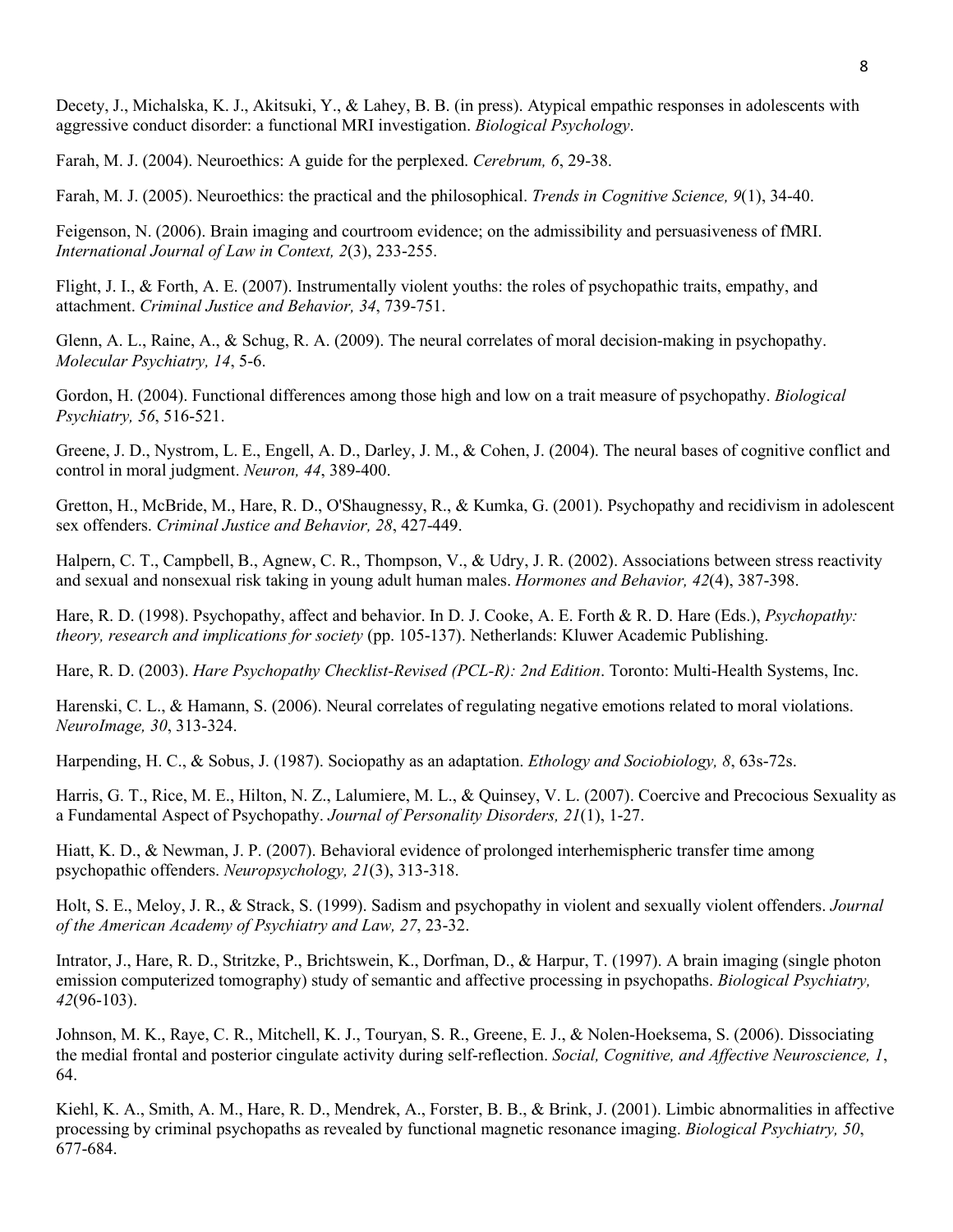Kiehl, K. A., Smith, A. M., Mendrek, A., Forster, B. B., Hare, R. D., & Liddle, P. F. (2004). Temporal lobe abnormalities in semantic processing by criminal psychopaths as revealed by functional magnetic resonance imaging. *Psychiatry Research, 130*, 27-42.

Kosson, D. S., Kelly, J. C., & White, J. W. (1997). Psychopathy-related traits predict self-reported sexual aggression among college men. *Journal of Interpersonal Violence, 12*, 241-254.

Kruh, I. P., Frick, P. J., & Clements, C. B. (2005). Historical and personality correlates to the violence patterns of juveniles tried as adults. *Criminal Justice and Behavior, 32*, 69-96.

Laakso, M. P., Vaurio, O., Koivisto, E., Savolainen, L., Eronen, M., & Aronen, H. J. (2001). Psychopathy and the posterior hippocampus. *Behavioural Brain Research, 118*, 187-193.

Lalumiere, M. L., & Quinsey, V. L. (1996). Sexual deviance, antisociality, mating effort, and the use of sexually coercive behaviors. *Personality & Individual Differences, 21*, 33-48.

Loper, A. B., Hoffschmidt, S. J., & Ash, E. (2001). Personality features and characteristics of violent events committed by juvenile offenders. *Behavioral Sciences & the Law, 19*, 81-96.

Maratos, E. J., Dolan, R. J., Morris, J. S., Henson, R. N. A., & Rugg, M. D. (2001). Neural activity associated with episodic memory for emotional context. *Neuropsychologia, 39*, 910-920.

Marcus, D. (Ed.). (2002). *Neuroethics: Mapping the Field, Proceedings of the Dana Foundation Conference*: University of Chicago Press.

Mayberg, H. S., Liotti, M., Brannan, S. K., McGinnis, S., Mahurin, R. K., & Jerabek, P. A. (1999). Reciprocal limbiccortical function and negative mood: Converging PET findings in depression and normal sadness. *American Journal of Psychiatry, 156*, 675-682.

Mealey, L. (1995). The sociobiology of sociopathy: an integrated evolutionary model. *The Behavioral and Brain Sciences, 18*, 523-599.

Meloy, J. R. (1988). *The psychopathic mind: origins, dynamics, and treatment*. Northvale: Aronson.

Meloy, J. R. (1995). Antisocial personality disorder. In G. Gabbard (Ed.), *Treatments of psychiatric disorders* (2nd ed., pp. 2273-2290). Washington, DC: American Psychiatric.

Meloy, J. R. (1997). Predatory violence during mass murder. *Journal of Forensic Sciences, 42*, 326-329.

Meloy, J. R. (2000). The nature and dynamics of sexual homicide: An integrative review. *Aggression and Violent Behavior, 5*, 1-22.

Mobbs, D., Lau, H. C., Jones, O. D., & Frith, C. D. (2007). Law, responsibility, and the brain. *Public Library of Science: Biology, 5*(4), e103.

Moll, J., de Oliveira-Souza, R., & Eslinger, P. J. (2003). Morals and the human brain: a working model. *Neuroreport, 14*, 299-305.

Moll, J., Oliveira-Sousa, R., Bramati, I. E., & Grafman, J. (2002). Functional networks in emotional moral and nonmoral social judgments. *NeuroImage, 16*, 696-703.

Moll, J., Oliveira-Souza, R., Eslinger, P. J., Bramati, I. E., Mourao-Miranda, J., Andreiuolo, P. A., et al. (2002). The neural correlates of moral sensitivity: a functional magnetic resonance imaging investigation of basic and moral emotions. *The Journal of Neuroscience: The Official Journal of the Society for Neuroscience, 22*(7), 2730-2736.

Muller, J. L., Sommer, M., Wagner, V., Lange, K., Taschler, H., Roder, C. H., et al. (2003). Abnormalities in emotion processing within cortical and subcortical regions in criminal psychopaths: evidence from a functional magnetic resonance imaging study using pictures with emotional content. *Psychiatry Research Neuroimaging, 54*, 152-162.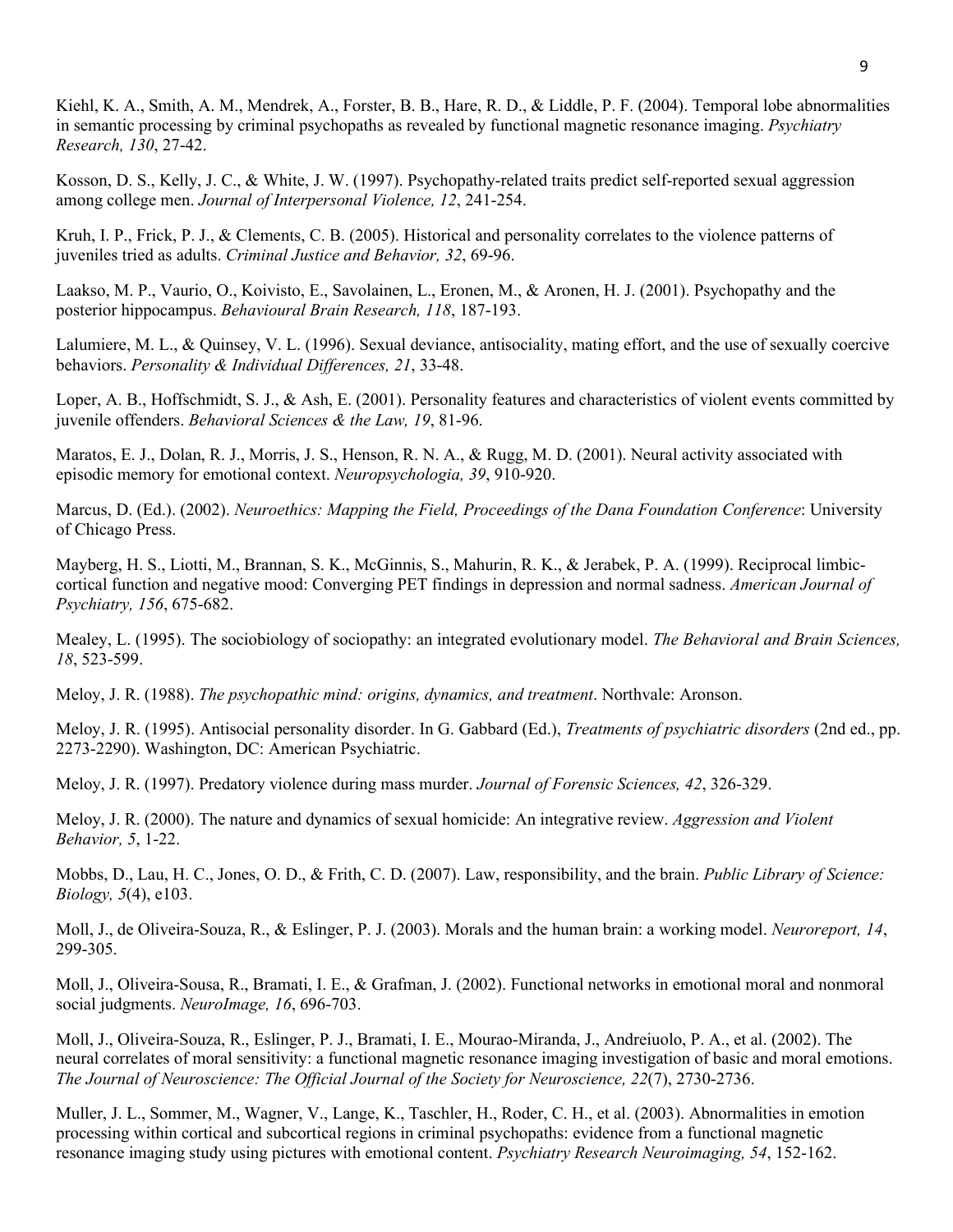Murrie, D. C., Cornell, D. G., Kaplan, S., McConville, D., & Levy-Elkon, A. (2004). Psychopathy scores and violence among juvenile offenders: A multi-measure study. *Behavioral Sciences & the Law, 22*(49-67).

Myers, W. C., & Blashfield, R. (1997). Psychopathology and personality in juvenile sexual homicide offenders. *Journal of the American Academy of Psychiatry and Law, 25*, 497-508.

Nouvion, S. O., Cherek, D. R., Lane, S. D., Tcheremissine, O. V., & Lieving, L. M. (2007). Human proactive aggression: association with personality disorders and psychopathy. *Aggressive Behavior, 33*(6), 552-562.

Patrick, C. J. (1994). Emotion and psychopathy: Startling new insights. *Psychophysiology, 31*, 319-330.

Porter, S., Birt, A. R., & Boer, D. P. (2001). Investigation of the criminal and conditional release histories of Canadian federal offenders as a function of psychopathy and age. *Law and Human Behavior, 25*, 647-661.

Porter, S., Fairweather, D., Drugge, J., Herve, H., Birt, A. R., & Boer, D. P. (2000). Profiles of psychopathy in incarcerated sexual offenders. *Criminal Justice and Behavior, 27*, 216-223.

Porter, S., & Woodworth, M. (2006). Psychopathy and aggression. In C. J. Patrick (Ed.), *Handbook of Psychopathy* (pp. 481-494). New York: Guilford Press.

Porter, S., Woodworth, M., Earle, J., Drugge, J., & Boer, D. P. (2003). Characteristics of violent behavior exhibited during sexual homicides by psychopathic and non-psychopathic murderers. *Law and Human Behavior, 27*, 459-470.

Raine, A. (1993). *The psychopathology of crime: Criminal behavior as a clinical disorder*. San Diego, CA: Academic Press.

Raine, A. (2002). Biosocial studies of antisocial and violent behavior in children and adults: A review. *Journal of Abnormal Child Psychology, 30*, 311-326.

Raine, A., Ishikawa, S. S., Arce, E., Lencz, T., Knuth, K. H., Bihrle, S., et al. (2004). Hippocampal Structural Asymmetry in Unsuccessful Psychopaths. *Biological Psychiatry, 55*, 185-191.

Raine, A., Lencz, T., Taylor, K., Hellige, J. B., Bihrle, S., Lacasse, L., et al. (2003). Corpus Callosum Abnormalities in Psychopathic Antisocial Individuals. *Archives of General Psychiatry, 60*, 1134-1142.

Raine, A., Meloy, J. R., Bihrle, S., Stoddard, J., Lacasse, L., & Buchsbaum, M. S. (1998). Reduced prefrontal and increased subcortical brain functioning assessed using positron emission tomography in predatory and affective murderers. *Behavioral Sciences & the Law, 16*, 319-332.

Raine, A., & Yang, Y. (2006a). Neural foundations to moral reasoning and antisocial behavior. *Social, Cognitive, and Affective Neuroscience, 1*, 203-213.

Raine, A., & Yang, Y. (2006b). The neuroanatomical bases of psychopathy: a review of brain imaging findings. In C. J. Patrick (Ed.), *Handbook of psychopathy* (pp. 278-295): Guilford.

Reidy, D. E., Zeichner, A., Miller, J. D., & Martinez, M. A. (2007). Psychopathy and aggression: Examining the role of psychopathy factors in predicting laboratory aggression under hostile and instrumental conditions. *Journal of Research in Personality, 41*, 1244-1251.

Rilling, J. K., Glenn, A. L., Jairam, M. R., Pagnoni, G., Goldsmith, D. R., Elfenbein, H. A., et al. (2007). Neural Correlates of Social Cooperation and Non-Cooperation as a Function of Psychopathy. *Biological Psychiatry, 61*, 1260- 1271.

Robertson, D., Snarey, J., Ousley, O., Harenski, K., Bowman, F. D., Gilkey, R., et al. (2007). The neural processing of moral sensitivity to issues of justice and care. *Neuropsychologia, 45*, 755-766.

Schutter, D. J. L. G., & van Honk, J. (2006). Increased positive emotional memory after repetitive transcranial magnetic stimulation over the orbitofrontal cortex. *Journal of Psychiatry Neuroscience, 31*(2), 101-104.